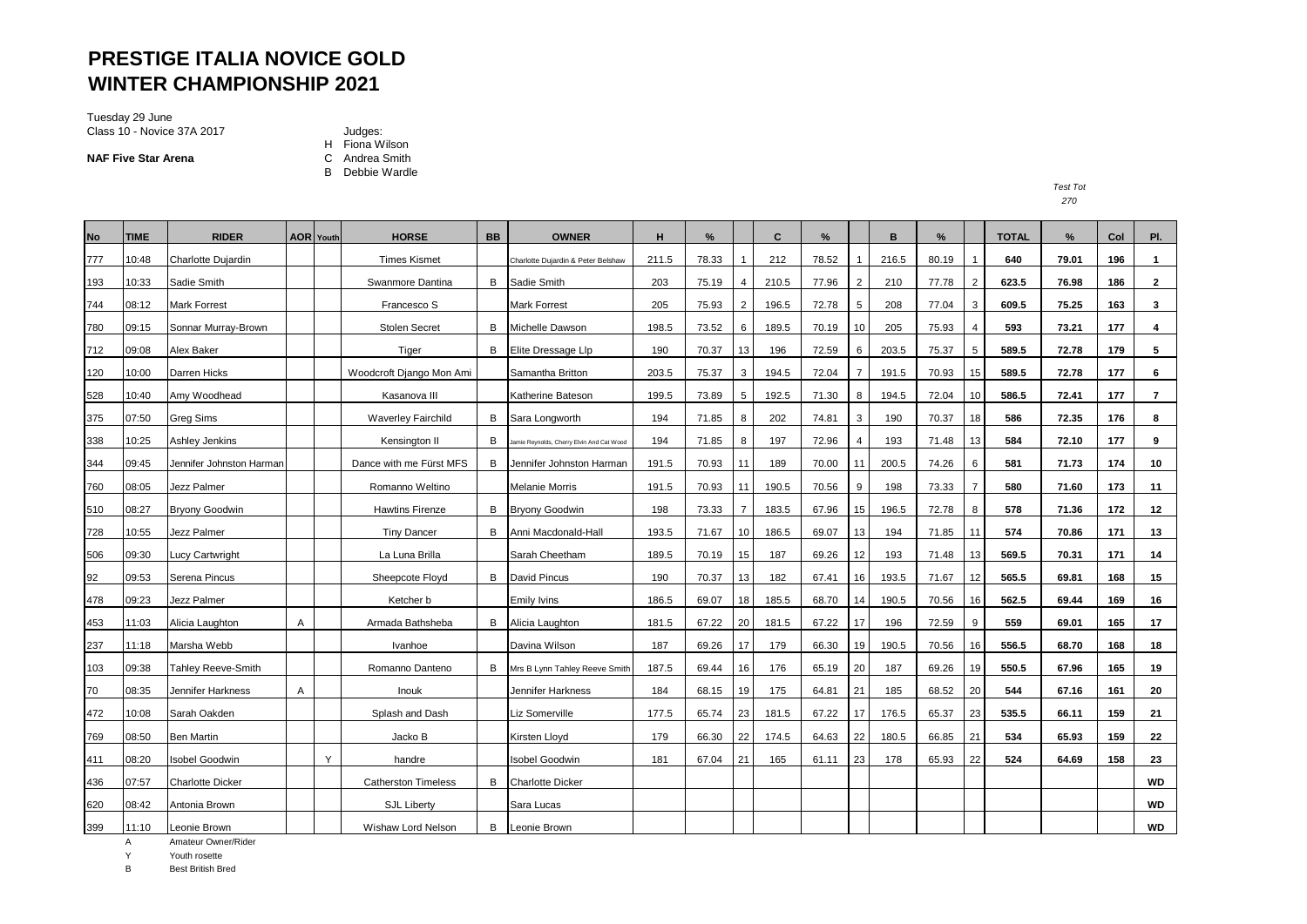# **NUPAFEED ADVANCED MEDIUM FREESTYLE SILVER WINTER CHAMPIONSHIP 2021**

#### Tuesday 29 June

Class 11 - Freestyle to Music Advanced Medium 2016

Judges: **NAF Five Star Arena H** Tessa Thorne

C Debby Lush<br>B Anne Keen

B Anne Keen *Test Tot*

| <b>No</b> | <b>TIME</b> | <b>RIDER</b>             |   | <b>AOR</b> Youth | <b>HORSE</b>            | <b>BB</b> | <b>OWNER</b>                        | H Tc   | H Ar          | н      |   | C Tc             | C Ar   | C               | B Tc             | <b>B</b> Ar | в      |    | <b>TOTAL</b> | <b>ART</b> | PI             |
|-----------|-------------|--------------------------|---|------------------|-------------------------|-----------|-------------------------------------|--------|---------------|--------|---|------------------|--------|-----------------|------------------|-------------|--------|----|--------------|------------|----------------|
| 238       | 12:12       | Sarah Colborn            |   |                  | Furst love 1            |           | Sarah Colborn                       | 109.50 | 112.50        | 222.00 |   | 6 105.50         | 117.00 | 222.50          | 4 116.50         | 124.50      | 241.00 |    | 76.17        | 354.00     | $\mathbf{1}$   |
| 223       | 11:42       | Nicky Heale              | A |                  | Furstinclaire           | В         | Verity Jenner                       | 113.00 | 115.50        | 228.50 |   | 3 105.50 111.00  |        | 216.50          | 7 112.50 126.00  |             | 238.50 |    | 75.94        | 352.50     | $\mathbf{2}$   |
| 212       | 13:45       | Amy Jack                 |   |                  | Graf Hit VH Bloemenhof  |           | Amy Jack                            | 109.50 | 112.50        | 222.00 |   | 6 112.00 112.50  |        | 224.50          | 114.50 117.00    |             | 231.50 | 3  | 75.33        | 342.00     | 3              |
| 191       | 11:57       | Kate Rowland             |   |                  | Erasmus 1               |           | <b>Kate Rowland</b>                 | 114.50 | 118.50        | 233.00 |   | 109.00 114.00    |        | 223.00          | 2 102.50 111.00  |             | 213.50 |    | 74.39        | 343.50     | 4              |
| 533       | 14:00       | Jessica Whitehead        |   | Y                | The Amazing Spiderman   |           | Jessica Whitehead                   | 113.50 | 112.50        | 226.00 | 4 | 109.00           | 114.00 | 223.00          | 2 107.00         | 108.00      | 215.00 |    | 73.78        | 334.50     | 5              |
| 706       | 12:42       | <b>Tyler Bradshaw</b>    |   |                  | Igor VIII               |           | <b>Tyler Bradshaw</b>               | 109.00 | 114.00        | 223.00 |   | 5 104.50 114.00  |        | 218.50          | 5 108.00 114.00  |             | 222.00 |    | 73.72        | 342.00     | 6              |
| 160       | 13:37       | Jenny Ainscough          | A |                  | Showstar                | В         | Jenny Ainscough                     | 110.50 | 118.50        | 229.00 |   | 2 106.00 111.00  |        | 217.00          | 6 103.00         | 103.50      | 206.50 | 14 | 72.50        | 333.00     | $\overline{7}$ |
| 222       | 13:22       | Nicky Heale              |   |                  | <b>Retanach Request</b> |           | <b>B</b> Nicky Heale                | 103.50 | 108.00        | 211.50 |   | 10 105.00 109.00 |        | 214.00          | 9 104.50 121.50  |             | 226.00 |    | 72.39        | 338.50     | 8              |
| 710       | 13:00       | <b>Charlotte Cundall</b> |   |                  | LJT Simply Red          |           | Lady Joseph Trust Lady Joseph Trust | 107.00 | 108.00        | 215.00 |   | 8 107.00 108.00  |        | 215.00          | 8 104.50 108.00  |             | 212.50 | 10 | 71.39        | 324.00     | 9              |
| 571       | 13:52       | Janine Jansen            |   |                  | Spitfire III            | в         | Jan Roberts                         | 104.50 | 109.50        | 214.00 |   | 9 103.00         | 111.00 | 214.00          | 9 104.00         | 106.50      | 210.50 | 11 | 70.94        | 327.00     | 10             |
| 131       | 12:27       | Mandy Day                |   |                  | Giomf                   |           | Mandy Day                           | 100.00 | 102.00        | 202.00 |   | 17 102.50        | 109.50 | 212.00          | 11 107.00        | 109.50      | 216.50 | -6 | 70.06        | 321.00     | 11             |
| 560       | 14:07       | Nichola Harrison         |   |                  | Lobke Van Het Urnenveld |           | Jan Woolgar                         | 104.00 | 106.50        | 210.50 |   | 11 100.00        | 105.00 | 205.00          | 18 104.00 109.50 |             | 213.50 |    | 69.89        | 321.00     | 12             |
| 360       | 11:50       | Patsy Bartram            |   |                  | Donisbroc               |           | Sarah Gibson                        | 101.00 | 105.00        | 206.00 |   | 14 100.50 105.00 |        | 205.50          | 16 100.50 109.50 |             | 210.00 | 12 | 69.06        | 319.50     | 13             |
| 494       | 12:05       | Anya Kolleth             |   | Y                | Frings 2                |           | Anva Kolleth                        | 103.00 | 105.00        | 208.00 |   | 12 102.50        | 106.50 | 209.00          | 14 100.50        | 102.00      | 202.50 |    | 68.83        | 313.50     | $14=$          |
| 492       | 13:30       | Julia Walker             |   |                  | rodhea                  |           | Julia Walker                        | 103.00 | 102.00        | 205.00 |   | 15 99.50         | 108.00 | 207.50          | 15 103.50 103.50 |             | 207.00 | 13 | 68.83        | 313.50     | $14=$          |
| 122       | 13:07       | Stefanie Harrington      |   |                  | Lorna Doone             | в         | Stefanie Harrington                 | 100.50 | 102.00        | 202.50 |   | 16 100.50        | 109.50 | 210.00          | 13 100.00        | 106.50      | 206.50 |    | 68.78        | 318.00     | 16             |
| 254       | 11:35       | Penny Birch              |   |                  | Diamond                 |           | Penny Birch                         | 104.50 | 103.50        | 208.00 |   | 12 102.00 103.50 |        | 205.50          | 16 100.00 102.00 |             | 202.00 | 18 | 68.39        | 309.00     | 17             |
| 541       | 12:20       | Rebecca Lee-Woolf        |   |                  | Diva RW                 |           | Rymarque.                           | 99.00  | 100.50        | 199.50 |   | 19 103.00        | 108.00 | 211.00          | 12 101.00        | 102.00      | 203.00 | 16 | 68.17        | 310.50     | 18             |
| 177       | 12:35       | <b>Claire Knowles</b>    |   |                  | Singing Skyjacker       | в         | <b>Claire Knowles</b>               | 96.50  | 100.50        | 197.00 |   | 20 100.50 103.50 |        | 204.00          | 19 96.50         | 100.50      | 197.00 | 19 | 66.44        | 304.50     | 19             |
| 810       | 13:15       | Ellie Somme              | A |                  | Ranazotti               |           | Ellie Somme                         |        | 100.50 100.50 | 201.00 |   | 18 102.00 100.50 |        | 202.50 20 93.50 |                  | 100.50      | 194.00 | 20 | 66.39        | 301.50     | 20             |

A Amateur Owner/Rider

Y Youth rosette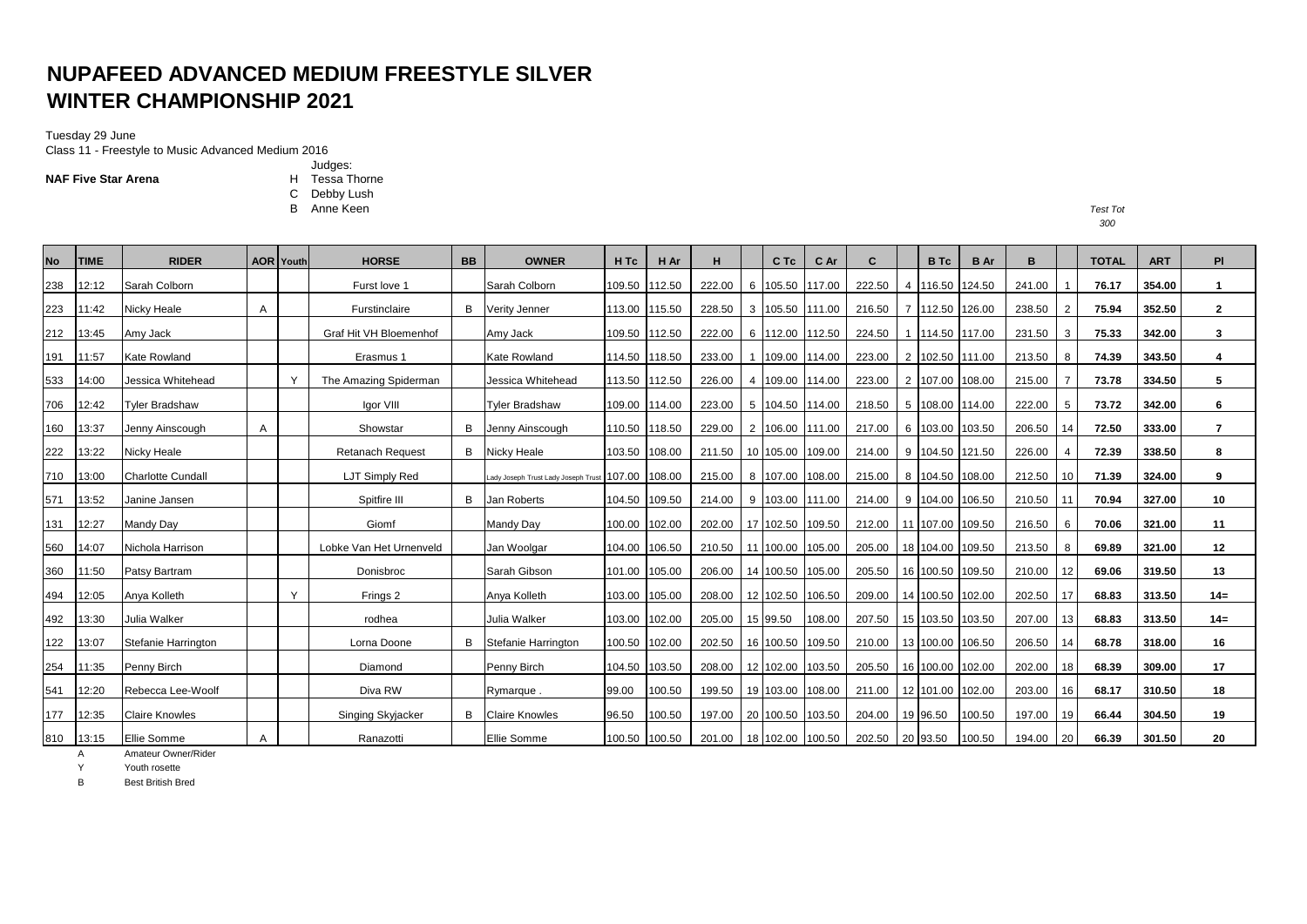# **MAGIC PRIX ST GEORGE FREESTYLE GOLD WINTER CHAMPIONSHIP 2021**

#### Tuesday 29 June Class 12 - FEI PSG YR Freestyle to Music 2009

**NAF Five Star Arena** 

- Judges:<br>H Sarah Leitch
- 
- C Jo Graham<br>B Debbie Wardle B Debbie Wardle Test tot

200

| <b>No</b> | <b>TIME</b> | <b>RIDER</b>           |   | <b>AOR</b> Youth | <b>HORSE</b>          | <b>BB</b> | <b>OWNER</b>                        | H Tc  | H Ar  | н      |    | $C$ Tc | C Ar           | C      |                 | <b>B</b> Tc | <b>B</b> Ar | B      |     | <b>TOTAL</b> | <b>ART</b> | PI           |
|-----------|-------------|------------------------|---|------------------|-----------------------|-----------|-------------------------------------|-------|-------|--------|----|--------|----------------|--------|-----------------|-------------|-------------|--------|-----|--------------|------------|--------------|
| 206       | 15:47       | Alice Oppenheimer      |   |                  | Headmore Bella Ruby   | в         | Sarah Oppenheimer                   | 74.25 | 77.00 | 151.25 |    |        | 72.50 76.00    | 148.50 | -2              | 70.25       | 72.00       | 142.25 | -5  | 73.67        | 450.00     |              |
|           | 179 16:11   | <b>Andrew Gould</b>    |   |                  | Genie I               |           | Tatiana Skilman                     | 69.00 | 72.00 | 141.00 | 8  |        | 71.75 77.00    | 148.75 |                 | 73.25       | 76.00       | 149.25 |     | 73.17        | 450.00     | $\mathbf{2}$ |
|           | 524 16:19   | <b>Nathalie Kayal</b>  |   |                  | DHI CLEVERBOY         |           | Nathalie Kayal                      | 72.25 | 74.00 | 146.25 | 3  | 71.25  | 74.00          | 145.25 |                 | 72.00       | 73.00       | 145.00 | 3   | 72.75        | 442.00     | 3            |
| 464       | 15:13       | Nicola Buchanan        |   |                  | St Giles Bon Bon      |           | <b>Countess Of Shaftesbury</b>      | 71.75 | 74.00 | 145.75 |    | 70.75  | 75.00          | 145.75 | 3               | 69.50       | 72.00       | 141.50 | 9   | 72.17        | 442.00     | 4            |
| 669       | 15:31       | Sara-Jane Lanning      |   |                  | Sigurd                |           | Sara-Jane Lanning                   | 70.50 | 74.00 | 144.50 | 6  | 70.25  | 72.00          | 142.25 | 6               | 70.75       | 75.00       | 145.75 |     | 72.08        | 442.00     | 5            |
| 287       | 16:03       | Lucinda Elliot         |   |                  | Hawtins Bellegra      | В         | <b>Judith Davis</b>                 | 72.50 | 74.00 | 146.50 | 2  |        | 70.50 72.00    | 142.50 | -5              | 71.00       | 72.00       | 143.00 |     | 72.00        | 436.00     | 6            |
|           | 525 14:41   | Nathalie Kayal         |   |                  | Woodcroft St Emillion |           | Nathalie Kayal                      | 70.75 | 74.00 | 144.75 | 5  |        | 68.75 71.00    | 139.75 | 10              | 70.75       | 71.00       | 141.75 |     | 71.04        | 432.00     |              |
|           | 410 14:57   | Zoe Sopp               |   |                  | <b>Borella</b>        |           | Al Shira'Aa Farms Al Shira'Aa Farms | 68.75 | 72.00 | 140.75 | 9  | 69.25  | 73.00          | 142.25 | -6              | 70.25       | 72.00       | 142.25 | -5  | 70.88        | 434.00     | 8            |
|           | 508 15:55   | Sarah Dwyer-Coles      |   |                  | Casino-Royale         |           | Sarah Dwyer-Coles                   | 70.25 | 72.00 | 142.25 |    |        | 68.75 71.00    | 139.75 | 10              | 69.75       | 72.00       | 141.75 |     | 70.63        | 430.00     | 9            |
|           | 719 14:25   | Anne-marie rawlins     |   |                  | Etoile 11             | В         | Dane Rawlins                        | 68.75 | 70.50 | 139.25 | 10 |        | 68.50 73.50    | 142.00 | -8              | 64.75       | 67.50       | 132.25 | 13  | 68.92        | 426.00     | 10           |
|           | 112 15:05   | Tom Goode              |   |                  | Sakira                |           | Poh Han Yu                          | 65.50 | 68.00 | 133.50 | 12 |        | 67.00 73.00    | 140.00 |                 | 68.25       | 71.00       | 139.25 | 10  | 68.79        | 424.00     | 11           |
|           | 593 14:49   | <b>Lindsay Hancock</b> | A |                  | Barachiel             | в         | <b>Tony Hancock</b>                 | 68.00 | 69.00 | 137.00 |    |        | 66.00 67.00    | 133.00 | 12 <sup>1</sup> | 67.50       | 67.00       | 134.50 |     | 67.42        | 406.00     | 12           |
|           | 705 15:39   | <b>Tyler Bradshaw</b>  |   |                  | Gijsbert              |           | <b>Tyler Bradshaw</b>               | 65.25 | 63.00 | 128.25 |    |        | 13 64.25 62.00 | 126.25 | 13 <sub>l</sub> | 66.75       | 66.00       | 132.75 | 12. | 64.54        | 382.00     | 13           |
| 321       | 14:33       | Sarah Higgins          |   |                  | Faydirime zh          |           | Sarah Rao                           |       |       |        |    |        |                |        |                 |             |             |        |     |              |            | <b>WD</b>    |

A Amateur Owner/Rider

Y Youth rosette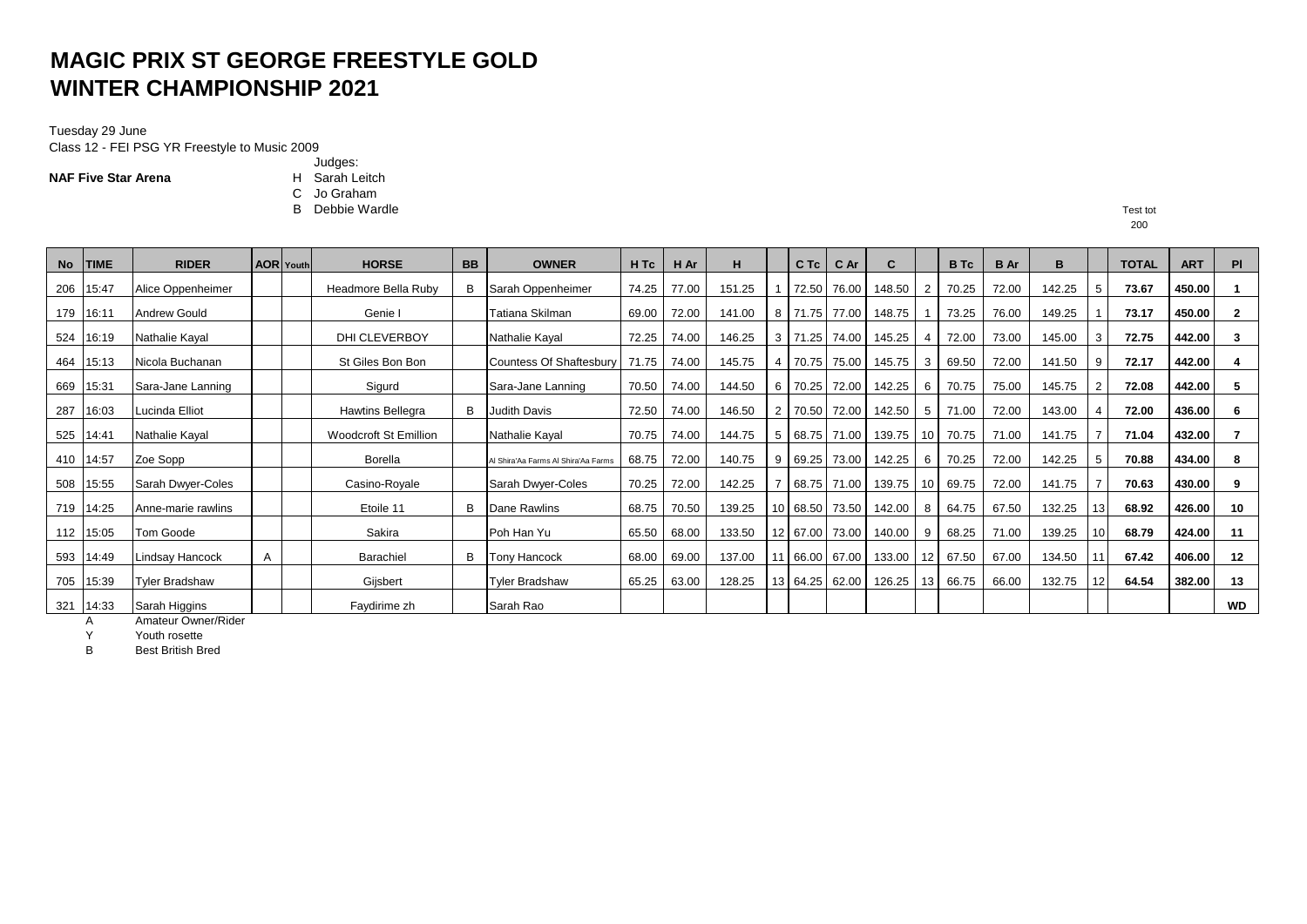## **PDS SADDLES ELEMENTARY FREESTYLE GOLD WINTER CHAMPIONSHIP 2021**

## Tuesday 29 June

Class 13 - Freestyle to Music Elementary 2016

Judges: **NAF Five StarArena H** Jane Critchley C Andrea Smith

B Cherry Elvin *Test Tot*

| <b>No</b> | <b>TIME</b> | <b>RIDER</b>              | AOR | Youth        | <b>HORSE</b>               | <b>BB</b> | <b>OWNER</b>              | H <sub>Tc</sub> | H Ar  | н      |    | C Tc     | C Ar   | C      |    | <b>B</b> Tc | <b>B</b> Ar | B      |                | <b>TOTAL</b> | <b>ART</b> | <b>PI</b>      |
|-----------|-------------|---------------------------|-----|--------------|----------------------------|-----------|---------------------------|-----------------|-------|--------|----|----------|--------|--------|----|-------------|-------------|--------|----------------|--------------|------------|----------------|
| 671       | 18:47       | Sara-Jane Lanning         |     |              | <b>Hawtins Lirica</b>      | B         | Nicola Seale              | 95.00           | 98.00 | 193.00 |    | 97.00    | 99.00  | 196.00 |    | 2 96.00     | 99.50       | 195.50 | 2              | 74.94        | 296.50     |                |
| 670       | 18:09       | Dannie Morgan             |     |              | <b>Breit Fantastic</b>     |           | Sara-Jane Lanning         | 93.50           | 96.00 | 189.50 |    | 3 91.50  | 98.00  | 189.50 |    | 95.50       | 101.00      | 196.50 |                | 73.78        | 295.00     | $\overline{2}$ |
| 763       | 16:37       | Jezz Palmer               |     |              | King IV                    |           | <b>Richard Burge</b>      | 92.00           | 96.00 | 188.00 | -5 | 93.50    | 103.00 | 196.50 |    | 93.00       | 97.50       | 190.50 | -5             | 73.72        | 296.50     | 3              |
| 237       | 17:22       | Marsha Webb               |     |              | Ivanhoe                    |           | Davina Wilson             | 92.50           | 94.50 | 187.00 | 6  | 94.00    | 99.50  | 193.50 |    | 3 94.50     | 97.50       | 192.00 | $\overline{4}$ | 73.40        | 291.50     |                |
| 728       | 18:02       | Jezz Palmer               |     |              | <b>Tiny Dancer</b>         | в         | Anni Macdonald-Hall 92.50 |                 | 96.00 | 188.50 | 4  | 90.00    | 94.50  | 184.50 |    | 9 92.50     | 101.00      | 193.50 | 3              | 72.63        | 291.50     | 5              |
| 478       | 19:09       | Jezz Palmer               |     |              | Ketcher b                  |           | <b>Emily Ivins</b>        | 95.00           | 96.00 | 191.00 |    | 2 91.50  | 98.00  | 189.50 |    | 4 91.00     | 94.50       | 185.50 |                | 72.56        | 288.50     | 6              |
| 743       | 18:32       | <b>Kate Smith</b>         |     |              | Daffodil                   |           | <b>B</b> Kate Smith       | 90.00           | 93.00 | 183.00 | 8  | 89.00    | 94.50  | 183.50 |    | 10 93.00    | 96.50       | 189.50 | 6              | 71.28        | 284.00     |                |
| 92        | 17:14       | Serena Pincus             |     |              | Sheepcote Floyd            | B         | David Pincus              | 89.50           | 91.50 | 181.00 |    | 10 90.50 | 94.50  | 185.00 |    | 8 92.50     | 93.00       | 185.50 |                | 70.71        | 279.00     | 8              |
| 765       | 18:24       | Angus Corrie-Deane        | A   | $\mathsf{v}$ | Jack Johnson               |           | Angus Corrie-Deane 89.00  |                 | 93.00 | 182.00 | 9  | 89.50    | 92.50  | 182.00 |    | 90.00       | 91.50       | 181.50 | 10             | 69.94        | 277.00     | 9              |
| 638       | 16:59       | <b>Tahley Reeve-Smith</b> |     |              | Onis De La Espada          |           | <b>Caroline Phillips</b>  | 89.50           | 91.00 | 180.50 |    | 89.00    | 97.50  | 186.50 |    | 6 88.00     | 88.00       | 176.00 | 14             | 69.62        | 276.50     | 10             |
| 761       | 17:29       | Lucy Pye                  |     |              | Bella Magia                |           | Lucy Pye                  | 88.50           | 91.50 | 180.00 |    | 12 86.50 | 91.00  | 177.50 |    | 13 90.50    | 94.50       | 185.00 | -9             | 69.55        | 277.00     | 11             |
| 105       | 18:39       | <b>Tahley Reeve-Smith</b> |     |              | Jileke                     |           | Mrs Alison Jones          | 87.00           | 89.50 | 176.50 |    | 13 88.50 | 97.50  | 186.00 |    | 85.00       | 89.50       | 174.50 | 16             | 68.85        | 276.50     | 12             |
| 208       | 17:44       | Alice Oppenheimer         |     |              | Wurlitzer                  |           | <b>B</b> Rebecca Hulme    | 90.50           | 93.00 | 183.50 |    | 85.00    | 89.50  | 174.50 |    | 15 89.00    | 89.50       | 178.50 | 12             | 68.78        | 272.00     | 13             |
| 431       | 19:02       | Jane Morris               | A   |              | Silverstar Z               |           | Jane Morris               | 86.50           | 90.00 | 176.50 |    | 13 88.00 | 94.00  | 182.00 | 11 | 85.50       | 88.00       | 173.50 | 17             | 68.21        | 272.00     | 14             |
| 561       | 16:52       | Joyce Fearn               |     |              | Flayne Dandini             |           | Joyce Fearn               | 84.50           | 88.00 | 172.50 | 17 | 85.50    | 89.50  | 175.00 |    | 14 87.00    | 91.50       | 178.50 | 12             | 67.44        | 269.00     | 15             |
| 36        | 16:44       | <b>Bridget Tate</b>       |     | $\checkmark$ | <b>CVS Night Fever</b>     | B         | Heidi Bull                | 86.50           | 89.50 | 176.00 |    | 15 84.50 | 86.50  | 171.00 |    | 17 89.50    | 89.50       | 179.00 | -11            | 67.44        | 265.50     | 15             |
| 249       | 17:37       | <b>Martin Schleicher</b>  |     |              | Tom Cruz                   | B         | <b>Pippa Geddes</b>       | 86.50           | 89.50 | 176.00 |    | 15 83.50 | 88.00  | 171.50 |    | 16 86.00    | 90.00       | 176.00 | 14             | 67.12        | 267.50     | 17             |
| 426       | 17:07       | Patsy Bartrum             |     |              | Private Dancer V           | B         | P. Jane Boothroyd         | 80.50           | 81.00 | 161.50 |    | 18 79.00 | 81.50  | 160.50 |    | 18 81.50    | 85.00       | 166.50 | 18             | 62.63        | 247.50     | 18             |
| 436       | 18:17       | <b>Charlotte Dicker</b>   |     |              | <b>Catherston Timeless</b> | B         | <b>Charlotte Dicker</b>   |                 |       |        |    |          |        |        |    |             |             |        |                |              |            | WD             |
| 463       | 18:54       | Alice Peternell           |     |              | Ichiro                     |           | <b>Kelsey Dyer</b>        |                 |       |        |    |          |        |        |    |             |             |        |                |              |            | <b>WD</b>      |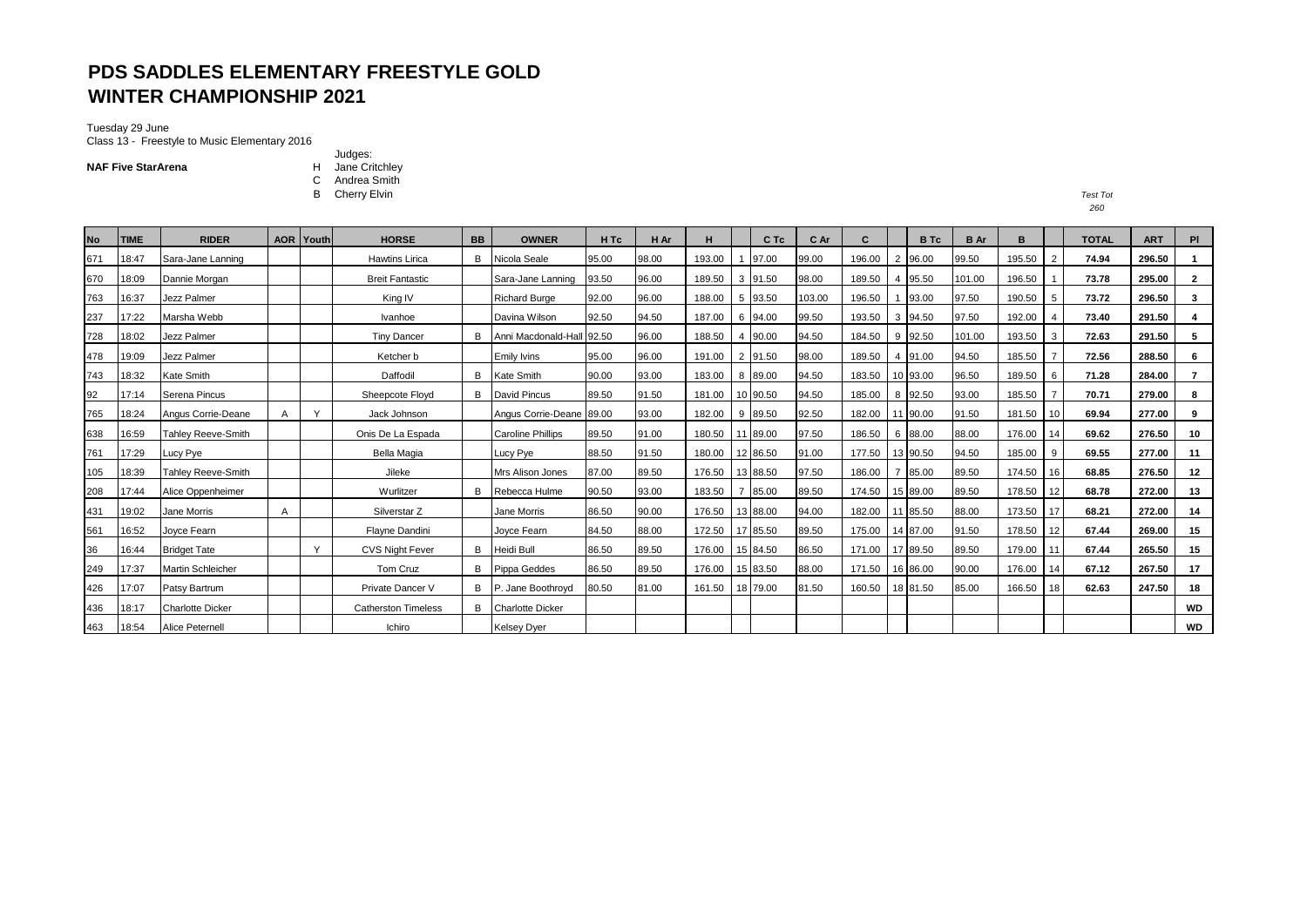# **PETPLAN EQUINE INTERMEDIATE 1 BRONZE AREA FESTIVAL CHAMPIONSHIP 2021**

### Tuesday 29 June

Class 14 - FEI Intermediate 1 2009 (Update 2017)

**PETPLAN Arena 1**

- Judges: E Judith Harris
- C Debby Lush
- M Sarah Leitch *Test Tot*

| No  | <b>TIME</b> | <b>RIDER</b>               | Youth | <b>HORSE</b>                | Vet    | <b>OWNER</b>             | E.    | $\frac{9}{6}$ |    | C     | $\frac{9}{6}$ |    | M     | %     |                | <b>TOTAL</b> | $\%$  | Col   | PI.            |
|-----|-------------|----------------------------|-------|-----------------------------|--------|--------------------------|-------|---------------|----|-------|---------------|----|-------|-------|----------------|--------------|-------|-------|----------------|
| 527 | 09:54       | <b>Charlotte Tuckwell</b>  |       | <b>DHI Alligator</b>        | $\vee$ | <b>Nathalie Kaval</b>    | 260   | 68.42         | 5  | 273   | 71.84         |    | 261   | 68.68 | 2              | 794          | 69.65 | 128   |                |
| 409 | 09:15       | Samantha Dawn Turpitt      |       | <b>Bali Dancer</b>          |        | Samantha Dawn Turpitt    | 270.5 | 71.18         |    | 254   | 66.84         | 5  | 261.5 | 68.82 |                | 786          | 68.95 | 126   | $\mathbf{2}$   |
| 161 | 08:07       | Angela Gladding            |       | Parisienne Jupiter          |        | Angela Gladding          | 265   | 69.74         | 3  | 254.5 | 66.97         |    | 260   | 68.42 | 3              | 779.5        | 68.38 | 123.5 | 3              |
| 128 | 08:30       | Rachel Lade                |       | <b>Roval Diamont</b>        |        | Rachel Lade              | 261   | 68.68         |    | 256   | 67.37         | 3  | 255.5 | 67.24 | $\overline{4}$ | 772.5        | 67.76 | 122.5 |                |
| 94  | 10:17       | <b>Helena Charlesworth</b> |       | Jukebox - Jury              | $\vee$ | <b>Hilary Gardner</b>    | 265.5 | 69.87         | 2  | 250.5 | 65.92         | 9  | 255   | 67.11 | 5              | 771          | 67.63 | 124.5 | 5              |
| 435 | 10:02       | Gemma Moss                 |       | Guadiana da Caniceira       |        | <b>Isobel Langton</b>    | 249.5 | 65.66         | 11 | 260   | 68.42         |    | 254.5 | 66.97 | 6              | 764          | 67.02 | 124   | 6              |
| 368 | 08:52       | <b>Maria Pook</b>          |       | So Enamoured                |        | <b>Felicity Iles</b>     | 257.5 | 67.76         |    | 253   | 66.58         | 8  | 252.5 | 66.45 | $\overline{7}$ | 763          | 66.93 | 121.5 | $\overline{7}$ |
| 229 | 10:24       | Mandy Brown                |       | Keystone Rumour             |        | <b>Mandy Brown</b>       | 256.5 | 67.50         | 8  | 253.5 | 66.71         |    | 247.5 | 65.13 |                | 757.5        | 66.45 | 121.5 | 8              |
| 345 | 09:39       | Samantha Fish              |       | Cumeragh House Mac          | $\vee$ | Madeleine Gardner        | 254   | 66.84         | 9  | 254   | 66.84         | 5  | 248.5 | 65.39 | 10             | 756.5        | 66.36 | 121.5 | 9              |
| 130 | 09:07       | Madeleine Gardner          |       | Whatapallaver               |        | <b>Madeleine Gardner</b> | 258.5 | 68.03         | 6  | 245.5 | 64.61         | 11 | 251   | 66.05 | 8              | 755          | 66.23 | 121   | 10             |
| 420 | 09:47       | Amanda Petts               |       | curisio                     |        | Luisa Collins            | 253   | 66.58         | 10 | 243.5 | 64.08         | 12 | 251   | 66.05 | 8              | 747.5        | 65.57 | 120.5 | 11             |
| 446 | 08:00       | Lauren Darby               |       | Mister Samson               | $\vee$ | Lauren Darby             | 249.5 | 65.66         | 11 | 250.5 | 65.92         | 9  | 247   | 65.00 | 12             | 747          | 65.53 | 118.5 | 12             |
| 839 | 08:37       | <b>Vivion Gizzi</b>        |       | San Salvador II             |        | <b>Vivion Gizzi</b>      | 248   | 65.26         | 13 | 240   | 63.16         | 16 | 241   | 63.42 | 14             | 729          | 63.95 | 117   | 13             |
| 821 | 08:15       | Jessica Coltman            |       | <b>Hillgrounds Profile</b>  | $\vee$ | Jessica Coltman          | 244.5 | 64.34         | 15 | 243   | 63.95         | 13 | 237.5 | 62.50 | 15             | 725          | 63.60 | 114.5 | 14             |
| 76  | 09:00       | Jane Littlejohn            |       | Urban Knight                |        | Jane Littlejohn          | 238.5 | 62.76         | 17 | 241   | 63.42         | 15 | 242   | 63.68 | 13             | 721.5        | 63.29 | 114.5 | 15             |
| 148 | 08:22       | Iona Pearson               |       | Rokket                      | V      | Iona Pearson             | 242   | 63.68         | 16 | 242   | 63.68         | 14 | 233   | 61.32 | 18             | 717          | 62.89 | 114.5 | 16             |
| 242 | 08:45       | Josie Kent                 | Υ     | Serious Black               | $\vee$ | Josie Kent               | 246.5 | 64.87         | 14 | 232.5 | 61.18         | 18 | 234.5 | 61.71 | 16             | 713.5        | 62.59 | 112   | 17             |
| 196 | 09:32       | <b>Verity Franks</b>       |       | <b>Classical Challenger</b> | $\vee$ | <b>Katie Dartnell</b>    | 237.5 | 62.50         | 18 | 234   | 61.58         | 17 | 232   | 61.05 | 19             | 703.5        | 61.71 | 113.5 | 18             |
| 234 | 10:09       | <b>Katie Dartnell</b>      |       | Highlight111                |        | <b>Katie Dartnell</b>    | 233.5 | 61.45         | 19 | 222.5 | 58.55         | 20 | 234.5 | 61.71 | 16             | 690.5        | 60.57 | 112.5 | 19             |
| 136 | 10:32       | Sian Turner                |       | Loverboy                    |        | Sheila Weston            | 233   | 61.32         | 20 | 229.5 | 60.39         | 19 | 221   | 58.16 | 20             | 683.5        | 59.96 | 110   | 20             |
| 240 | 10:39       | <b>Alice Pullem</b>        |       | Cheeky Wee Red              |        | Alice Pullem             | 218   | 57.37         | 21 | 218.5 | 57.50         | 21 | 208.5 | 54.87 | 21             | 645          | 56.58 | 100   | 21             |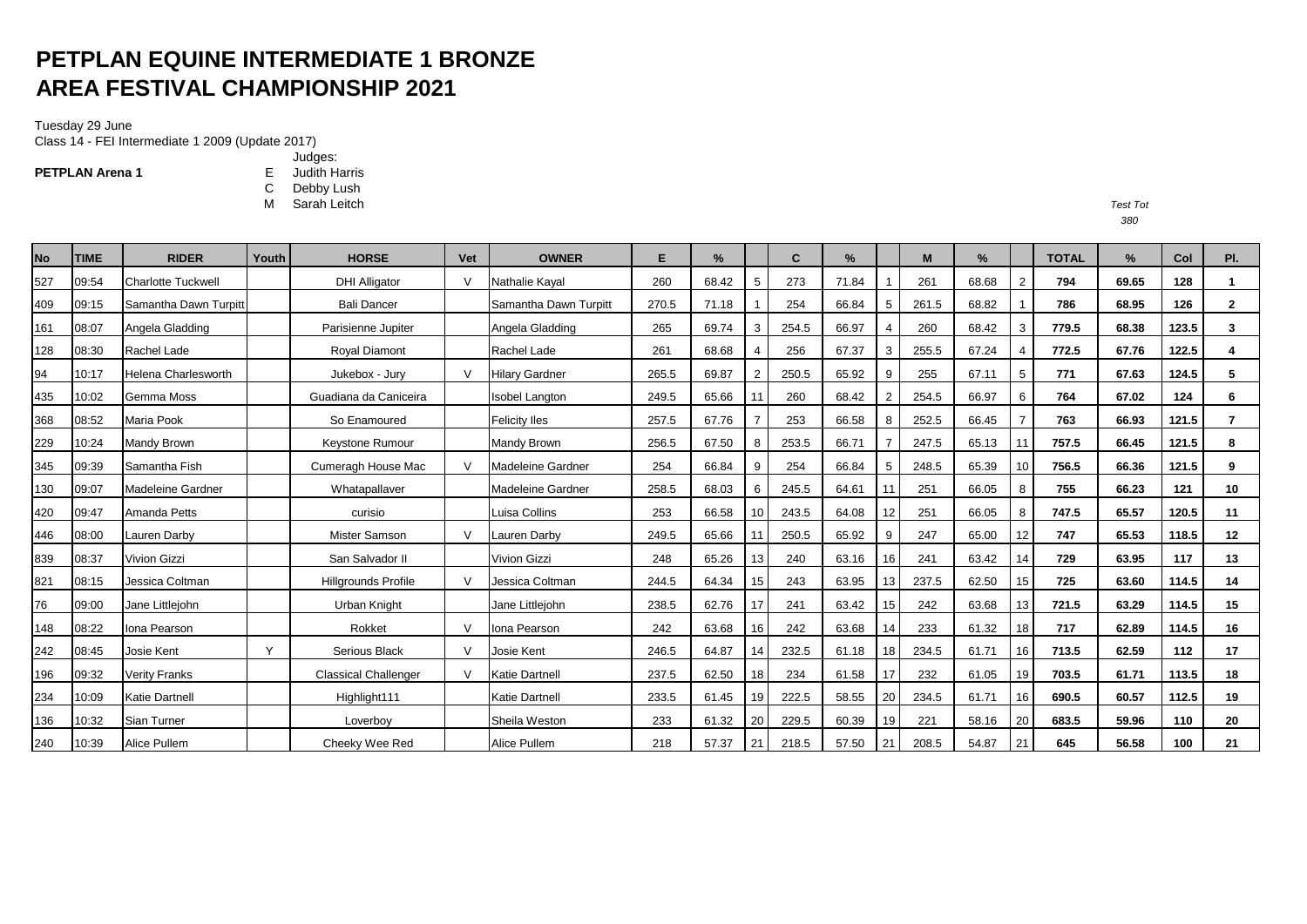## **CHARLES OWEN ADVANCED MEDIUM SILVER WINTER CHAMPIONSHIP 2021**

Tuesday 29 June Class 15 - Advanced Medium 98 2002 Judges:

**PETPLAN Arena 1** 

- E Jane McGarel Groves C Nick Burton<br>M Jane Critchley
- 

| . | . . |
|---|-----|
|   |     |

| <b>No</b> | <b>TIME</b> | <b>RIDER</b>             |   | <b>AOR Youth</b> | <b>HORSE</b>            | <b>BB</b> | <b>OWNER</b>                             | E     | %     |                         | C     | %     |                | M     | %     |                          | <b>TOTAL</b> | %     | Col | PI.                     |
|-----------|-------------|--------------------------|---|------------------|-------------------------|-----------|------------------------------------------|-------|-------|-------------------------|-------|-------|----------------|-------|-------|--------------------------|--------------|-------|-----|-------------------------|
| 71        | 12:15       | <b>Charlotte Lutener</b> |   | Y                | AB Barroco              |           | <b>Charlotte Lutener</b>                 | 255.5 | 67.24 | 10                      | 268.5 | 70.66 |                | 266   | 70.00 |                          | 790          | 69.30 | 169 | $\mathbf{1}$            |
| 212       | 11:50       | Amy Jack                 |   |                  | Graf Hit VH Bloemenhof  |           | Amy Jack                                 | 263.5 | 69.34 |                         | 268   | 70.53 | $\overline{2}$ | 257   | 67.63 | 6                        | 788.5        | 69.17 | 167 | $\mathbf{2}$            |
| 223       | 14:57       | Nicky Heale              | Α |                  | Furstinclaire           |           | <b>B</b> Verity Jenner                   | 262   | 68.95 | 4                       | 261   | 68.68 | 8              | 264   | 69.47 | $\overline{\phantom{a}}$ | 787          | 69.04 | 167 | 3                       |
| 156       | 10:57       | Amanda Towle             | A |                  | Rockwood Virtue         |           | <b>B</b> Amanda Towle                    | 263   | 69.21 | $\overline{\mathbf{c}}$ | 261.5 | 68.82 | 6              | 258.5 | 68.03 | $\boldsymbol{\Delta}$    | 783          | 68.68 | 169 | $\overline{\mathbf{4}}$ |
| 570       | 12:30       | Mia Mordecai-Smith       |   | Y                | <b>INNOCENT</b>         |           | Graham Smith & Jacqueline Mordecai-Smith | 257.5 | 67.76 | $\overline{7}$          | 262.5 | 69.08 | $\overline{4}$ | 257.5 | 67.76 | 5                        | 777.5        | 68.20 | 166 | 5                       |
| 621       | 11:12       | Antonia Brown            |   |                  | SJL Duuk                |           | Sara Lucas                               | 260   | 68.42 | 6                       | 261.5 | 68.82 | 6              | 254.5 | 66.97 | $\overline{7}$           | 776          | 68.07 | 165 | 6                       |
| 656       | 15:35       | Joshua Hill              |   |                  | Mallards Sirena         |           | Maureen Carroll                          | 263   | 69.21 | $\overline{a}$          | 254.5 | 66.97 | 14             | 253.5 | 66.71 | 11                       | 771          | 67.63 | 165 | $\overline{7}$          |
| 523       | 13:40       | Claire Moore             |   |                  | EV Amore Mia            |           | <b>B</b> Lindsay Moffat                  | 257   | 67.63 | 8                       | 259   | 68.16 | 9              | 254.5 | 66.97 |                          | 770.5        | 67.59 | 164 | 8                       |
| 622       | 12:53       | Antonia Brown            |   |                  | SJL Jackson             |           | Sara Lucas                               | 255   | 67.11 | 12                      | 264.5 | 69.61 | 3              | 250   | 65.79 | 13                       | 769.5        | 67.50 | 165 | 9                       |
| 238       | 14:03       | Sarah Colborn            |   |                  | Furst love 1            |           | Sarah Colborn                            | 249   | 65.53 | 21                      | 258   | 67.89 | 10             | 259   | 68.16 | 3                        | 766          | 67.19 | 160 | 10                      |
| 259       | 13:00       | Joanne Price             |   |                  | Casino scandal          | В         | Joanne Price                             | 253   | 66.58 | 13                      | 252   | 66.32 | 15             | 254.5 | 66.97 | $\overline{7}$           | 759.5        | 66.62 | 160 | 11                      |
| 336       | 13:33       | India Durman-Mills       |   | Y                | Escade                  |           | Verity Saul                              | 248.5 | 65.39 | 22                      | 255.5 | 67.24 | 12             | 254.5 | 66.97 | $\overline{7}$           | 758.5        | 66.54 | 165 | 12                      |
| 766       | 12:23       | Joshua Hill              |   |                  | <b>Bailey B</b>         |           | Sam Bloquet                              | 247   | 65.00 | 25                      | 262   | 68.95 | 5              | 249.5 | 65.66 | 14                       | 758.5        | 66.54 | 164 | 13                      |
| 560       | 15:20       | Nichola Harrison         |   |                  | Lobke Van Het Urnenveld |           | Jan Woolgar                              | 262   | 68.95 | 4                       | 250   | 65.79 | 19             | 244.5 | 64.34 | 24                       | 756.5        | 66.36 | 160 | 14                      |
| 160       | 11:05       | Jenny Ainscough          | Α |                  | Showstar                | В         | Jenny Ainscough                          | 250.5 | 65.92 | 19                      | 255   | 67.11 | 13             | 249.5 | 65.66 | 14                       | 755          | 66.23 | 159 | 15                      |
| 83        | 15:50       | Rhiannon Hinton          | A |                  | Quaikin Horatio         | B         | Rhiannon Hinton                          | 257   | 67.63 | 8                       | 249.5 | 65.66 | 20             | 243.5 | 64.08 | 27                       | 750          | 65.79 | 150 | 16                      |
| 362       | 11:20       | Theresa Smyth            |   |                  | Brownscombe Francisco   | В         | Karen Goulding                           | 249.5 | 65.66 | 20                      | 252   | 66.32 | 15             | 248   | 65.26 | 18                       | 749.5        | 65.75 | 159 | 17                      |
| 268       | 15:12       | Christina Wiederkehr     |   |                  | Lila's Girl             | B         | Christina Wiederkehr                     | 251   | 66.05 | 18                      | 249   | 65.53 | 21             | 246   | 64.74 | 21                       | 746          | 65.44 | 160 | 18                      |
| 166       | 12:45       | Fay Lai                  |   |                  | Bengal 11               |           | Fay Lai                                  | 241.5 | 63.55 | 28                      | 257   | 67.63 | 11             | 246   | 64.74 | 21                       | 744.5        | 65.31 | 159 | 19                      |
| 803       | 13:08       | Roberto Scalisi          |   |                  | Coco Chanel             |           | Debbie Stibbe                            | 251.5 | 66.18 | 15                      | 240.5 | 63.29 | 27             | 251.5 | 66.18 | 12                       | 743.5        | 65.22 | 156 | 20                      |
| 817       | 11:42       | Emma Castle              |   |                  | Vital                   |           | Emma Castle                              | 246   | 64.74 | 27                      | 247.5 | 65.13 | 22             | 247   | 65.00 | 19                       | 740.5        | 64.96 | 156 | 21                      |
| 721       | 14:33       | Chelsea Tolhurst         | A | Υ                | Hermitage de jeu        |           | Chelsea Tolhurst                         | 251.5 | 66.18 | 15                      | 241.5 | 63.55 | 24             | 247   | 65.00 | 19                       | 740          | 64.91 | 155 | 22                      |
| 466       | 15:42       | Lynn Perry               |   |                  | My Samber Rose          | В         | Lynn Perry                               | 255.5 | 67.24 | 10                      | 242.5 | 63.82 | 23             | 240.5 | 63.29 | 30                       | 738.5        | 64.78 | 155 | 23                      |
| 641       | 14:10       | Max Campbell             |   |                  | Hihalino                |           | <b>Rosalind Campbell</b>                 | 251.5 | 66.18 | 15                      | 241.5 | 63.55 | 24             | 244   | 64.21 | 25                       | 737          | 64.65 | 155 | 24                      |
| 78        | 11:57       | <b>Robert Barker</b>     |   |                  | Woodlander Romance      | В         | Alison Haste                             | 235.5 | 61.97 | 32                      | 251.5 | 66.18 | 17             | 249.5 | 65.66 | 14                       | 736.5        | 64.61 | 154 | 25                      |
| 145       | 14:18       | Jacob Denham             |   | Y                | Woodcroft Don Diego     |           | Jacob Denham                             | 248.5 | 65.39 | 22                      | 241.5 | 63.55 | 24             | 245   | 64.47 | 23                       | 735          | 64.47 | 158 | 26                      |
| 409       | 15:05       | Samantha Dawn Turpitt    | Α |                  | <b>Bali Dancer</b>      |           | Samantha Dawn Turpitt                    | 252   | 66.32 | 14                      | 235   | 61.84 | 33             | 244   | 64.21 | 25                       | 731          | 64.12 | 153 | 27                      |
| 567       | 11:27       | Emma Busby               | Α |                  | <b>SLJ Doc Holliday</b> |           | Emma Busby                               | 241   | 63.42 | 30                      | 250.5 | 65.92 | 18             | 238.5 | 62.76 | 32                       | 730          | 64.04 | 158 | 28                      |
| 316       | 12:38       | Lucie Dunkeld            |   |                  | Barchetta               | B         | Sandra Tinker Lucie Dunkeld              | 241.5 | 63.55 | 28                      | 237.5 | 62.50 | 31             | 249   | 65.53 | 17                       | 728          | 63.86 | 156 | 29                      |
| 618       | 14:25       | Samantha Osborn          | Α |                  | Henessy                 |           | Samantha Osborn                          | 246.5 | 64.87 | 26                      | 240.5 | 63.29 | 27             | 240   | 63.16 | 31                       | 727          | 63.77 | 154 | 30                      |
| 703       | 11:35       | Victoria Johnson         |   |                  | Temujin                 |           | Sarah Johnson                            | 235   | 61.84 | 33                      | 240.5 | 63.29 | 27             | 242   | 63.68 | 28                       | 717.5        | 62.94 | 151 | 31                      |
| 578       | 15:27       | <b>Claire Speer</b>      |   |                  | Loxleys Optimism        | B         | <b>Claire Speer</b>                      | 247.5 | 65.13 | 24                      | 231   | 60.79 | 34             | 237.5 | 62.50 | 33                       | 716          | 62.81 | 151 | 32                      |
| 685       | 13:15       | Jody Haswell             |   |                  | Don Romancier           |           | Jody Haswell                             | 229.5 | 60.39 | 34                      | 236.5 | 62.24 | 32             | 241   | 63.42 | 29                       | 707          | 62.02 | 152 | 33                      |
| 494       | 13:55       | Anya Kolleth             |   | Y                | Frings 2                |           | Anya Kolleth                             | 238   | 62.63 | 31                      | 240   | 63.16 | 30             | 228   | 60.00 | 34                       | 706          | 61.93 | 706 | 34                      |
| 395       | 13:48       | Sarah Fitton             |   |                  | florenciana 4           |           | Lesley Fitton                            |       |       |                         |       |       |                |       |       |                          |              |       |     | <b>WD</b>               |
| 710       | 14:50       | <b>Charlotte Cundall</b> |   |                  | LJT Simply Red          |           | Lady Joseph Trust Lady Joseph Trust      |       |       |                         |       |       |                |       |       |                          |              |       |     | <b>WD</b>               |

A Amateur Owner/Rider

Y Youth rosette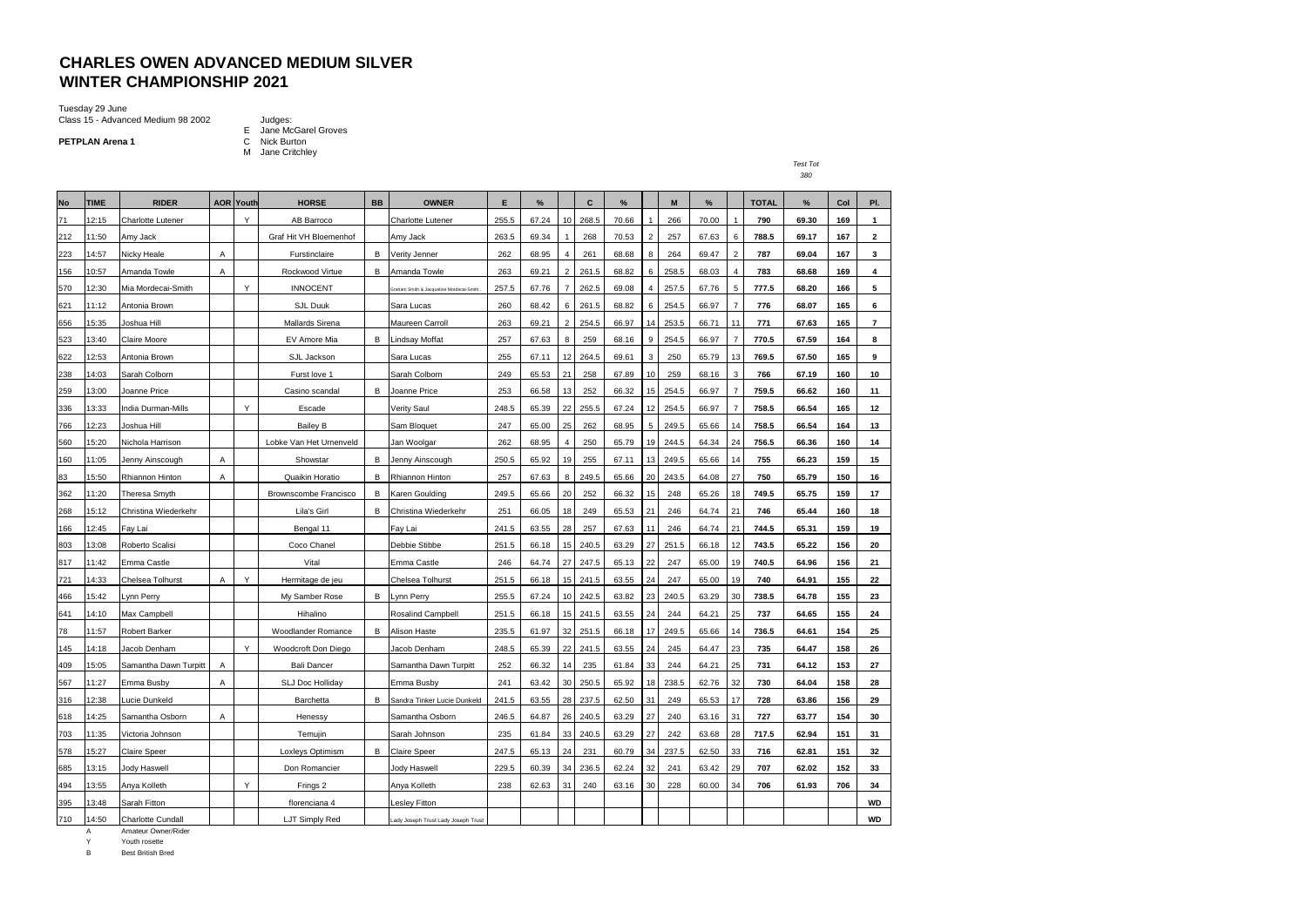# **PETPLAN EQUINE INTERMEDIATE I SILVER AREA FESTIVAL CHAMPIONSHIP 2021**

Tuesday 29 June Class 16 - FEI Intermediate 1 2009 (Update 2017)

**PETPLAN Arena 1**

Judges: E Fiona Wilson

C Anne Keen M Carole Thornton *Test Tot*

| <b>No</b> | <b>TIME</b> | <b>RIDER</b>               | Youth | <b>HORSE</b>              | Vet           | <b>OWNER</b>          | E     | %     |                | C     | %     |                | M     | $\%$  |                | <b>TOTAL</b> | $\%$  | Col   | PI.            |
|-----------|-------------|----------------------------|-------|---------------------------|---------------|-----------------------|-------|-------|----------------|-------|-------|----------------|-------|-------|----------------|--------------|-------|-------|----------------|
| 222       | 16:22       | Nicky Heale                |       | <b>Retanach Request</b>   |               | Nicky Heale           | 268   | 70.53 | $\overline{2}$ | 255   | 67.11 | $\overline{4}$ | 262   | 68.95 | $\overline{2}$ | 785          | 68.86 | 127   | $\mathbf{1}$   |
| 826       | 18:25       | Emma Bond                  | Y     | Limewalk                  | $\mathsf{V}$  | Emma Bond             | 254.5 | 66.97 | 5              | 271   | 71.32 |                | 259   | 68.16 |                | 784.5        | 68.82 | 127   | $\overline{2}$ |
| 257       | 16:45       | <b>Shelley Reeve Smith</b> |       | Sinderella                |               | Shellev Reeve Smith   | 262.5 | 69.08 | $\overline{4}$ | 251.5 | 66.18 | 5              | 264.5 | 69.61 |                | 778.5        | 68.29 | 126   | 3              |
| 734       | 18:33       | <b>Lucy Swinden</b>        |       | Odwigs Echo               |               | Lucy Swinden          | 249.5 | 65.66 | 8              | 261   | 68.68 | 2              | 260   | 68.42 | 3              | 770.5        | 67.59 | 125.5 | 4              |
| 239       | 16:37       | Nicola Bream               |       | Royal Troy                | $\mathsf{V}$  | Nicola Bream          | 247   | 65.00 | 10             | 258   | 67.89 | $\mathbf{3}$   | 256   | 67.37 | 6              | 761          | 66.75 | 121   | 5              |
| 432       | 16:52       | Jane Morris                |       | Quinet Du Buisson Z       |               | Jane Morris           | 265   | 69.74 | 3              | 245   | 64.47 | 10             | 248   | 65.26 | 11             | 758          | 66.49 | 123   | 6              |
| 171       | 18:18       | <b>Helen James</b>         |       | <b>Hillgrove Rockwell</b> |               | <b>Helen James</b>    | 254   | 66.84 | 6              | 248.5 | 65.39 |                | 251   | 66.05 | 8              | 753.5        | 66.10 | 122   | $\mathbf{7}$   |
| 243       | 17:55       | Joanna Mcintosh Sim        |       | Don Pasco                 |               | Joanna Mcintosh Sim   | 268.5 | 70.66 |                | 248.5 | 65.39 |                | 234.5 | 61.71 | 15             | 751.5        | 65.92 | 124.5 | 8              |
| 142       | 16:15       | <b>Emily Watts</b>         |       | <b>RASCALINI</b>          | V             | <b>Emily Watts</b>    | 243   | 63.95 | 11             | 251   | 66.05 | 6              | 253   | 66.58 |                | 747          | 65.53 | 123   | 9              |
| 377       | 16:07       | Kathrvn Marsh              |       | <b>Ramall Sirus</b>       | $\mathcal{U}$ | Kathrvn Marsh         | 252.5 | 66.45 |                | 245   | 64.47 | 10             | 249   | 65.53 | 9              | 746.5        | 65.48 | 121   | 10             |
| 230       | 17:40       | Carrie Payne               |       | Camillo Van de Ponderosa  |               | Carrie Payne          | 249   | 65.53 | 9              | 246   | 64.74 | -9             | 247   | 65.00 | 12             | 742          | 65.09 | 120.5 | 11             |
| 819       | 17:07       | Lucy Baker                 |       | Voolra                    | $\vee$        | Val Nock              | 242.5 | 63.82 | 13             | 239.5 | 63.03 | 13             | 256.5 | 67.50 | 5              | 738.5        | 64.78 | 121   | 12             |
| 41        | 17:33       | <b>Clare Green</b>         |       | Apollo III                |               | <b>Clare Green</b>    | 238.5 | 62.76 | 16             | 240   | 63.16 | 12             | 248.5 | 65.39 | 10             | 727          | 63.77 | 117.5 | 13             |
| 131       | 18:10       | Mandy Day                  |       | Giomf                     |               | Mandy Day             | 243   | 63.95 | 11             | 227.5 | 59.87 | 16             | 245.5 | 64.61 | 13             | 716          | 62.81 | 116.5 | 14             |
| 325       | 18:03       | Katherine Heslop           |       | Ferdy                     |               | Katherine Heslop      | 239.5 | 63.03 | 15             | 234   | 61.58 | 14             | 239.5 | 63.03 | 14             | 713          | 62.54 | 114.5 | 15             |
| 125       | 17:00       | Jessica Jane Prichard      |       | Romanola                  |               | Jessica Jane Prichard | 240.5 | 63.29 | 14             | 231.5 | 60.92 | 15             | 234.5 | 61.71 | 15             | 706.5        | 61.97 | 113.5 | 16             |
| 326       | 16:30       | Katherine Heslop           |       | Spudley                   | $\vee$        | Janette Mitchell      | 231.5 | 60.92 | 17             | 215   | 56.58 | 17             | 226.5 | 59.61 | 17             | 673          | 59.04 | 102   | 17             |
| 87        | 17:15       | Emma Bird                  |       | Soliman                   |               | Emma Bird             |       |       |                |       |       |                |       |       |                |              |       |       | <b>WD</b>      |
| 52        | 17:48       | Sarah Brener               |       | Coole Contender           | V             | Sarah Brener          |       |       |                |       |       |                |       |       |                |              |       |       | <b>WD</b>      |

V Veteran Horse

Y Youth rosette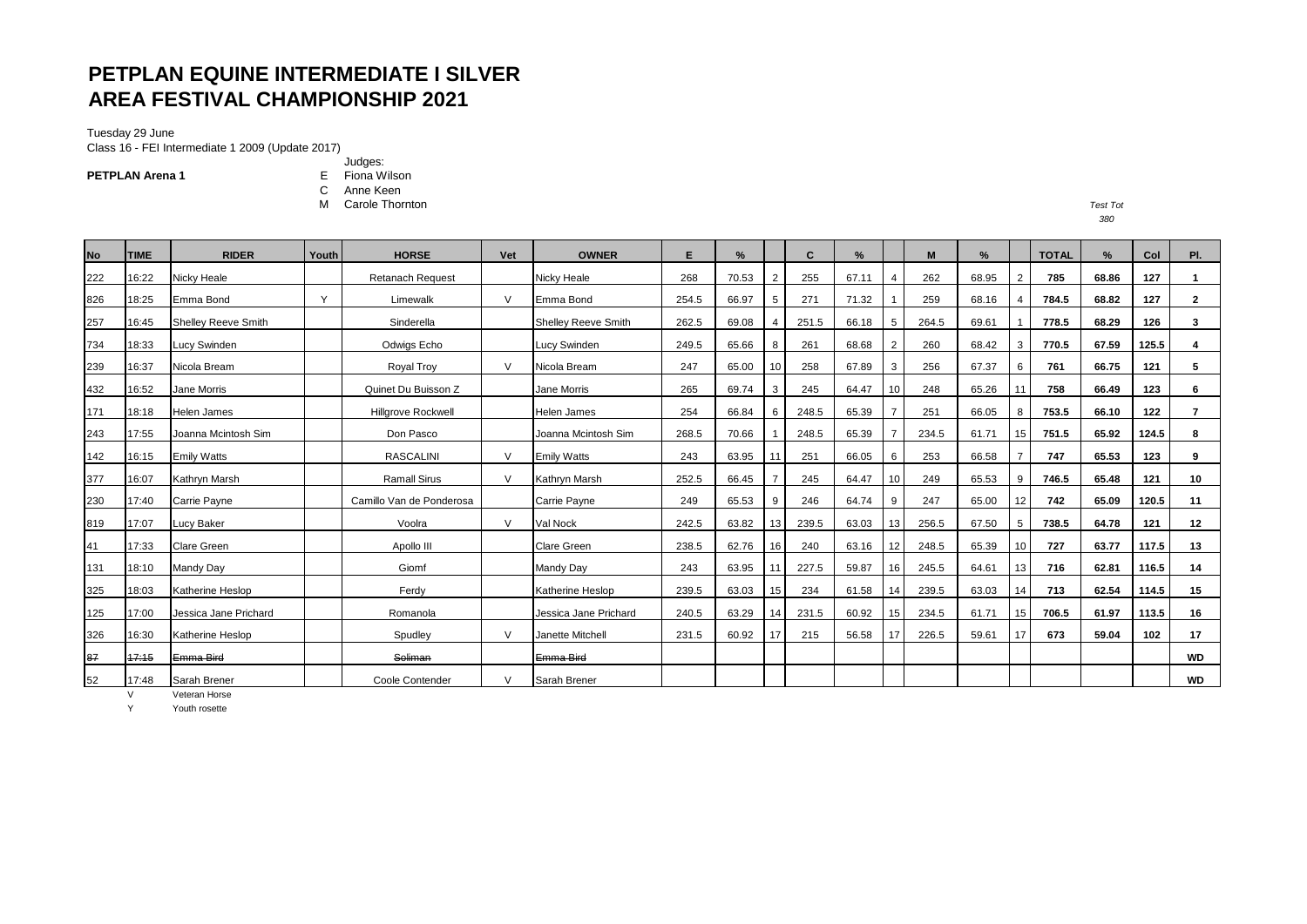### **PETPLAN EQUINE ELEMENTARY BRONZE AREA FESTIVAL CHAMPIONSHIP 2021**

Tuesday 29 June Class 17 - Elementary 53 2007 Judges:

**PETPLAN Arena 2**

H Sue Staines C Claire Marie Senior B Islay Auty

| .                  |  |
|--------------------|--|
| ۰,<br>۰.<br>×<br>× |  |

| <b>No</b> | <b>TIME</b> | <b>RIDER</b>                | Youth | <b>HORSE</b>                     | Vet | <b>OWNER</b>                | н     | %     |                | C     | %     |                | в     | %     |                | <b>TOTAL</b> | %     | Col | PI.            |
|-----------|-------------|-----------------------------|-------|----------------------------------|-----|-----------------------------|-------|-------|----------------|-------|-------|----------------|-------|-------|----------------|--------------|-------|-----|----------------|
| 535       | 12:23       | Gill Peckham                |       | Hero (Huroos)                    |     | Gill Peckham                | 224   | 65.88 | 17             | 242   | 71.18 | 1              | 240   | 70.59 |                | 706          | 69.22 | 169 | $\mathbf{1}$   |
| 273       | 11:27       | <b>Debbie Squires</b>       |       | <b>Mystic Spirit</b>             | V   | Sue Lanz                    | 236.5 | 69.56 |                | 228   | 67.06 | 6              | 238   | 70.00 | 3              | 702.5        | 68.87 | 166 | 2              |
| 742       | 10:42       | <b>Bradley Moore-Taylor</b> |       | Jethro S                         |     | <b>Bradley Moore-Taylor</b> | 235   | 69.12 | $\overline{2}$ | 231.5 | 68.09 | $\overline{2}$ | 230   | 67.65 | 11             | 696.5        | 68.28 | 165 | 3              |
| 637       | 10:50       | Laura Scott                 |       | Koko Pop                         |     | <b>Catherine Witt</b>       | 233   | 68.53 | 3              | 229.5 | 67.50 | 5              | 230.5 | 67.79 | 10             | 693          | 67.94 | 165 | 4              |
| 88        | 09:18       | <b>Holly Croall</b>         | Y     | <b>Bluebank Geronimo</b>         |     | <b>Holly Croall</b>         | 225.5 | 66.32 | q              | 226   | 66.47 | $\overline{7}$ | 238   | 70.00 | 3              | 689.5        | 67.60 | 163 | $5=$           |
| 599       | 10:57       | Victoria Gregg              |       | Langson Governor                 |     | Victoria Gregg              | 227   | 66.76 | 6              | 231   | 67.94 | 3              | 231.5 | 68.09 | 8              | 689.5        | 67.60 | 163 | $5=$           |
| 215       | 12:08       | Julie Wattie                |       | Golden Boy II                    |     | Julie Wattie                | 225.5 | 66.32 | q              | 225   | 66.18 | 10             | 238.5 | 70.15 | $\overline{2}$ | 689          | 67.55 | 164 | $\overline{7}$ |
| 624       | 08:15       | Victoria Gregg              |       | Rock Supreme                     |     | √ictoria Gregg              | 225   | 66.18 | 12             | 230.5 | 67.79 | 4              | 229.5 | 67.50 | 14             | 685          | 67.16 | 162 | 8              |
| 5         | 08:00       | <b>Shelly Woods</b>         | Y     | RAMZES VAN SILESIA               | V   | Shelly Woods                | 229.5 | 67.50 |                | 223.5 | 65.74 | 12             | 230   | 67.65 | 11             | 683          | 66.96 | 166 | 9              |
| 596       | 08:08       | <b>Scarlett Thomas</b>      |       | Ringwood Gold Dust               |     | <b>Scarlett Thomas</b>      | 229   | 67.35 | 5              | 222   | 65.29 | 17             | 231.5 | 68.09 | 8              | 682.5        | 66.91 | 159 | 10             |
|           | 10:10       | Joanne Blood                |       | Felicia IV                       |     | Joanne Blood                | 225   | 66.18 | 12             | 222.5 | 65.44 | 15             | 232.5 | 68.38 | 6              | 680          | 66.67 | 162 | 11             |
| 390       | 10:35       | <b>Beckie Hubbard</b>       |       | It's All Gucci                   |     | <b>Beckie Hubbard</b>       | 225.5 | 66.32 | 9              | 218.5 | 64.26 | 24             | 234   | 68.82 | 5              | 678          | 66.47 | 161 | 12             |
| 134       | 09:55       | Eliza Yeardley              |       | Dysart Dun                       |     | Eliza Yeardley              | 226   | 66.47 | $\overline{7}$ | 221   | 65.00 | 18             | 227.5 | 66.91 | 15             | 674.5        | 66.13 | 159 | 13             |
| 502       | 08:38       | Lucy Larkman                |       | Tricalord                        | V   | ucy Larkman                 | 224.5 | 66.03 | 15             | 219   | 64.41 | 23             | 230   | 67.65 | 11             | 673.5        | 66.03 | 159 | 14             |
|           | 11:05       | Moira Bonner                |       | Llanidan Survivor                |     | Jacqueline Warren-George    | 223.5 | 65.74 | 19             | 217   | 63.82 | 25             | 232.5 | 68.38 | 6              | 673          | 65.98 | 159 | 15             |
| 540       | 08:45       | nikki goldup                |       | <b>Watermill Rocks</b>           |     | nikki goldup                | 222   | 65.29 | 21             | 225.5 | 66.32 | 9              | 224.5 | 66.03 | 19             | 672          | 65.88 | 161 | 16             |
| 822       | 09:48       | Jazmyn Stone                |       | crosstown military man           |     | Jazmyn Stone                | 225   | 66.18 | 12             | 221   | 65.00 | 18             | 225.5 | 66.32 | 17             | 671.5        | 65.83 | 158 | 17             |
| 99        | 12:00       | <b>Helena Perry</b>         |       | Geronimo II                      |     | <b>Helena Perry</b>         | 224   | 65.88 | 17             | 221   | 65.00 | 18             | 226   | 66.47 | 16             | 671          | 65.78 | 158 | 18             |
| 661       | 11:12       | Kate Sanderson              |       | <b>Hillgarth Rachelian</b>       |     | Kate Sanderson              | 226   | 66.47 | $\overline{7}$ | 214   | 62.94 | 30             | 225   | 66.18 | 18             | 665          | 65.20 | 159 | 19             |
| 363       | 12:45       | Kirsten Good                |       | Honalulu                         |     | Kirsten Good                | 223   | 65.59 | 20             | 224.5 | 66.03 | 11             | 216   | 63.53 | 26             | 663.5        | 65.05 | 160 | 20             |
| 589       | 11:53       | <b>Corinne Roberts</b>      |       | <b>Fourstar Struck</b>           |     | <b>Corinne Roberts</b>      | 221.5 | 65.15 | 22             | 226   | 66.47 |                | 215   | 63.24 | 27             | 662.5        | 64.95 | 157 | 21             |
| 591       | 12:30       | Tracey Rose                 |       | Hero Harvey r                    |     | Tracey Rose                 | 224.5 | 66.03 | 15             | 217   | 63.82 | 25             | 218.5 | 64.26 | 23             | 660          | 64.71 | 159 | 22             |
| 568       | 10:03       | Jane Phillips               |       | <b>Fair Duchess</b>              |     | Jane Phillips               | 218.5 | 64.26 | 25             | 223   | 65.59 | 13             | 216.5 | 63.68 | 25             | 658          | 64.51 | 155 | 23             |
| 224       | 08:23       | Vicky Gawler                |       | Scirocco                         | V   | Vicky Gawler                | 219   | 64.41 | 24             | 217   | 63.82 | 25             | 220   | 64.71 | 22             | 656          | 64.31 | 156 | 24             |
| 43        | 09:33       | lorraine cowell             | Y     | celebration                      | V   | lorraine cowell             | 219.5 | 64.56 | 23             | 222.5 | 65.44 | 15             | 213.5 | 62.79 | 30             | 655.5        | 64.26 | 154 | 25             |
| 202       | 09:40       | Carole Wright               |       | Chocolate Magnum                 |     | Carole Wright               | 214.5 | 63.09 | 32             | 217   | 63.82 | 25             | 221   | 65.00 | 21             | 652.5        | 63.97 | 153 | 26             |
| 46        | 11:20       | Imogen Arrowsmith           |       | Lussaltown Marry Me              | V   | Imogen Arrowsmith           | 218.5 | 64.26 | 25             | 214   | 62.94 | 30             | 217.5 | 63.97 | 24             | 650          | 63.73 | 157 | 27             |
| 415       | 08:30       | <b>Kerry Dunne</b>          |       | <b>Starlet Blue</b>              |     | Judy Peploe                 | 215   | 63.24 | 31             | 219.5 | 64.56 | 21             | 212.5 | 62.50 | 31             | 647          | 63.43 | 157 | 28             |
| 98        | 10:18       | Carrie Eve                  | Y     | Ferdy II                         |     | Carrie Eve                  | 215.5 | 63.38 | 30             | 217   | 63.82 | 25             | 214   | 62.94 | 28             | 646.5        | 63.38 | 155 | 29             |
| 67        | 12:15       | <b>Mallory Gibbons</b>      |       | GRAVIN VAN ONS FLEURE            |     | Delia Debenham              | 208   | 61.18 | 34             | 223   | 65.59 | 13             | 214   | 62.94 | 28             | 645          | 63.24 | 156 | 30             |
| 814       | 08:53       | Kate Ebery                  |       | <b>Whichway Over</b>             |     | Kate Ebery                  | 217   | 63.82 | 27             | 213.5 | 62.79 | 32             | 208   | 61.18 | 32             | 638.5        | 62.60 | 147 | 31             |
| 538       | 09:25       | Cherry Biddle               |       | <b>Brynhauls Corona Borealis</b> |     | Cherry Biddle               | 211.5 | 62.21 | 33             | 203.5 | 59.85 | 34             | 222   | 65.29 | 20             | 637          | 62.45 | 150 | 32             |
| 576       | 12:38       | Sarah Hayter-sharpe         |       | Lucky Turn                       |     | Sarah Hayter-sharpe         | 216   | 63.53 | 29             | 219.5 | 64.56 | 21             | 200   | 58.82 | 35             | 635.5        | 62.30 | 153 | 33             |
| 594       | 12:53       | <b>Rachel Elliott</b>       |       | <b>Hooky Gold</b>                |     | Rachel Elliott              | 216.5 | 63.68 | 28             | 205.5 | 60.44 | 33             | 205   | 60.29 | 34             | 627          | 61.47 | 148 | 34             |
| 572       | 09:00       | <b>Tracey Ashbee</b>        |       | Woodcroft rascalini              |     | Angela Dawes                | 207   | 60.88 | 35             | 198.5 | 58.38 | 35             | 207   | 60.88 | 33             | 612.5        | 60.05 | 143 | 35             |

V Veteran Horse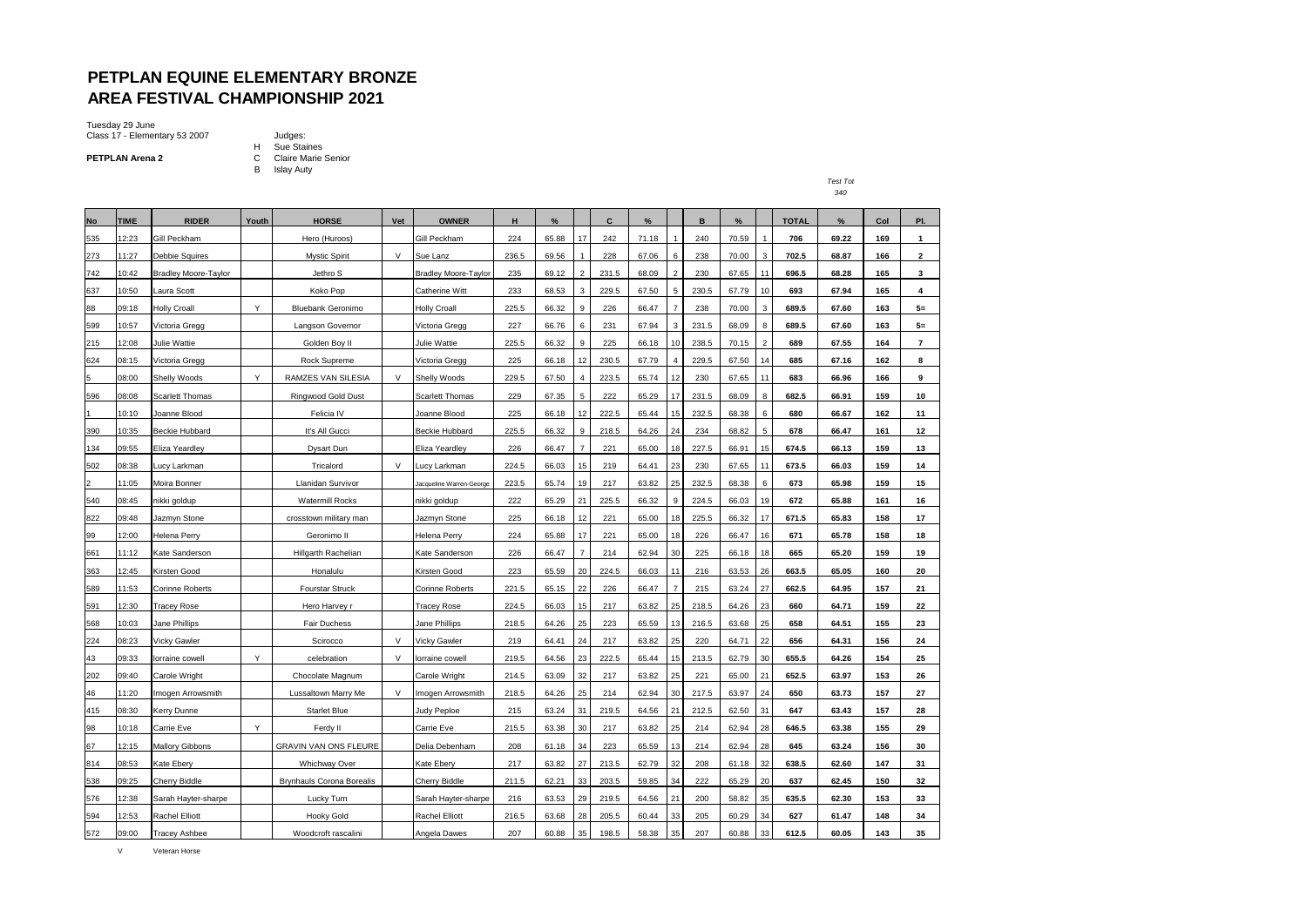# **PETPLAN EQUINE ELEMENTARY SILVER AREA FESTIVAL CHAMPIONSHIP 2021**

Tuesday 29 June Class 18 - Elementary 53 2007

**PETPLAN Arena 2**

Judges: H Sharon Butterworth<br>C Richard Baldwin

C Richard Baldwin<br>B Maria Eilberg

B Maria Eilberg *Test Tot*

| <b>No</b>       | <b>TIME</b> | <b>RIDER</b>            | Youth | <b>HORSE</b>                       | Vet    | <b>OWNER</b>            | н     | %     |                |       | %     |                | B     | $\%$  |                 | <b>TOTAL</b> | %     | Col | PI.            |
|-----------------|-------------|-------------------------|-------|------------------------------------|--------|-------------------------|-------|-------|----------------|-------|-------|----------------|-------|-------|-----------------|--------------|-------|-----|----------------|
| 37              | 15:21       | <b>Rachel Platt</b>     |       | Gracia du Rona                     |        | <b>Rachel Platt</b>     | 233   | 68.53 | 9              | 240.5 | 70.74 | $\overline{2}$ | 249   | 73.24 | $\mathbf{1}$    | 722.5        | 70.83 | 173 | $\mathbf{1}$   |
| 245             | 14:43       | Nicola Naprstek         |       | Don Cru                            |        | Nicola Naprstek         | 237   | 69.71 | $\overline{2}$ | 242   | 71.18 |                | 237.5 | 69.85 | $5\overline{)}$ | 716.5        | 70.25 | 171 | 2              |
| 12              | 13:18       | Francesca Segalov       |       | <b>Ballydunne Captain</b>          | $\vee$ | Vicky Fell              | 238   | 70.00 |                | 234   | 68.82 | 6              | 236   | 69.41 | 10              | 708          | 69.41 | 168 | 3              |
| 746             | 13:40       | Amelia Walker           | Y     | burlesque II                       |        | Amelia Walker           | 232   | 68.24 | 12             | 238.5 | 70.15 | 3              | 237.5 | 69.85 | 5               | 708          | 69.41 | 167 | 4              |
| 118             | 15:46       | Danielle Whitlock       |       | <b>Gralyns Darcey</b>              |        | Danielle Whitlock       | 235.5 | 69.26 |                | 234   | 68.82 | 6              | 238   | 70.00 | $\overline{4}$  | 707.5        | 69.36 | 167 | 5              |
| 20              | 17:11       | Claire Marshall         |       | Samuel II                          |        | Claire Marshall         | 234   | 68.82 | 6              | 233.5 | 68.68 | 8              | 239.5 | 70.44 | 3               | 707          | 69.31 | 169 | 6              |
| 158             | 15:54       | Judith Johnson          | Y     | Ice                                |        | Judith Johnson          | 236.5 | 69.56 | 3              | 236   | 69.41 | 4              | 228.5 | 67.21 | 20              | 701          | 68.73 | 168 | $\overline{7}$ |
| 771             | 16:39       | Alison Burns            |       | Professor Sprout                   |        | Alison Burns            | 235.5 | 69.26 | 4              | 229.5 | 67.50 | 19             | 234.5 | 68.97 | 13              | 699.5        | 68.58 | 165 | 8              |
| 253             | 15:13       | Stacey Escriq           |       | <b>GOLDFRAPP R</b>                 |        | Sheri Tozer Robb        | 234   | 68.82 | 6              | 231   | 67.94 | 14             | 234   | 68.82 | 14              | 699          | 68.53 | 167 | 9              |
| 137             | 13:25       | Lizzie Hughes           |       | <b>Breight Said Fred</b>           |        | Lizzie Hughes           | 231   | 67.94 | 13             | 231   | 67.94 | 14             | 236.5 | 69.56 | 9               | 698.5        | 68.48 | 166 | 10             |
| 332             | 16:31       | Sam Mirehouse           |       | Pauldarys Tiger Two Sox            |        | Sam Mirehouse           | 232.5 | 68.38 | 11             | 233.5 | 68.68 | 8              | 232   | 68.24 | 16              | 698          | 68.43 | 167 | $11 =$         |
| 262             | 17:19       | Kate Heap               |       | San Francisco Pr                   |        | Kate Heap               | 233   | 68.53 | 9              | 229   | 67.35 | 21             | 236   | 69.41 | 10              | 698          | 68.43 | 167 | $11 =$         |
| 310             | 17:56       | Alison Calvert          |       | Woodlander Frampton                |        | Alison Calvert          | 230   | 67.65 | 14             | 229.5 | 67.50 | 19             | 237.5 | 69.85 | 5               | 697          | 68.33 | 164 | 13             |
| 34              | 13:10       | Sue Penny               |       | Amingo                             | $\vee$ | Sue Penny               | 228   | 67.06 | 18             | 231.5 | 68.09 | 13             | 236   | 69.41 | 10              | 695.5        | 68.19 | 166 | 14             |
| 144             | 14:51       | Amy Blount              |       | Double Topia                       |        | Amy Blount              | 228.5 | 67.21 | 17             | 232.5 | 68.38 | 11             | 232   | 68.24 | 16              | 693          | 67.94 | 165 | 15             |
| 175             | 13:48       | Alexzandra Houldcroft   |       | Cavallina Herself                  |        | Alexzandra Houldcroft   | 226   | 66.47 | 21             | 233.5 | 68.68 | 8              | 233   | 68.53 | 15              | 692.5        | 67.89 | 164 | $16 =$         |
| 745             | 14:03       | Ann Clegg               |       | Danny Boy V11                      | V      | Ann Clegg               | 233.5 | 68.68 | 8              | 230.5 | 67.79 | 18             | 228.5 | 67.21 | 20              | 692.5        | 67.89 | 164 | $16 =$         |
| 235             | 17:49       | Elizabeth Jenkins       |       | SalsaD, Amour                      |        | Elizabeth Jenkins       | 220.5 | 64.85 | 29             | 231   | 67.94 | 14             | 240.5 | 70.74 | 2               | 692          | 67.84 | 167 | 18             |
| 146             | 15:06       | Anne O'Brien            |       | Ginvino H                          |        | Anne O'Brien            | 226   | 66.47 | 21             | 228   | 67.06 | 23             | 237   | 69.71 | 8               | 691          | 67.75 | 163 | 19             |
| 458             | 13:33       | Samantha Jimmison       |       | Dawn Chorus                        |        | Olwyn Coope             | 229   | 67.35 | 16             | 232.5 | 68.38 |                | 228   | 67.06 | 23              | 689.5        | 67.60 | 164 | 20             |
| 789             | 15:28       | Jamie Wright            |       | Gracieu V/h Dennenbos              |        | Jamie Wright            | 219   | 64.41 | 31             | 235.5 | 69.26 | 5              | 228.5 | 67.21 | 20              | 683          | 66.96 | 160 | 21             |
| 796             | 14:58       | Cornelia Buchholz       |       | Esther be the One                  |        | Cornelia Buchholz       | 223   | 65.59 | 28             | 231   | 67.94 | 14             | 227.5 | 66.91 | 25              | 681.5        | 66.81 | 160 | 22             |
| 797             | 17:04       | Joanne Dagley- Cleworth |       | Uptimistic                         |        | Joanne Dagley- Cleworth | 228   | 67.06 | 18             | 225.5 | 66.32 | 26             | 227   | 66.76 | 26              | 680.5        | 66.72 | 164 | 23             |
| 829             | 17:41       | Louise Mcdonald         |       | Toy Boy Terry                      | V      | Louise Mcdonald         | 230   | 67.65 | 14             | 228   | 67.06 | 23             | 221   | 65.00 | 28              | 679          | 66.57 | 158 | 24             |
| 820             | 14:36       | <b>Shirley Hart</b>     |       | Der Diamant                        |        | <b>Shirley Hart</b>     | 224.5 | 66.03 | 26             | 225   | 66.18 | 27             | 229   | 67.35 | 19              | 678.5        | 66.52 | 159 | 25             |
| 350             | 13:55       | Elizabeth Thomas        |       | Cynfelin Rockstar                  |        | Elizabeth Thomas        | 226   | 66.47 | 21             | 227.5 | 66.91 | 25             | 224.5 | 66.03 | 27              | 678          | 66.47 | 161 | 26             |
| 16              | 17:34       | <b>Emma Dunkley</b>     |       | <b>Stanley Grange Heir Supreme</b> |        | <b>Emma Dunkley</b>     | 223.5 | 65.74 | 27             | 222   | 65.29 | 28             | 231.5 | 68.09 | 18              | 677          | 66.37 | 160 | 27             |
| 785             | 16:16       | Sue Bottomley           |       | Mr Flipper                         |        | Sue Bottomley           | 225   | 66.18 | 25             | 228.5 | 67.21 | 22             | 218   | 64.12 | 30              | 671.5        | 65.83 | 156 | 28             |
| 823             | 16:24       | <b>Elaine Babic</b>     |       | Notariusz K                        |        | Elaine Babic            | 225.5 | 66.32 | 24             | 219.5 | 64.56 | 30             | 218   | 64.12 | 30              | 663          | 65.00 | 153 | 29             |
| $6\phantom{.}6$ | 16:46       | Jo Nutbeam              |       | Regimental                         |        | Jo Nutbeam              | 213.5 | 62.79 | 34             | 216.5 | 63.68 | 32             | 228   | 67.06 | 23              | 658          | 64.51 | 157 | 30             |